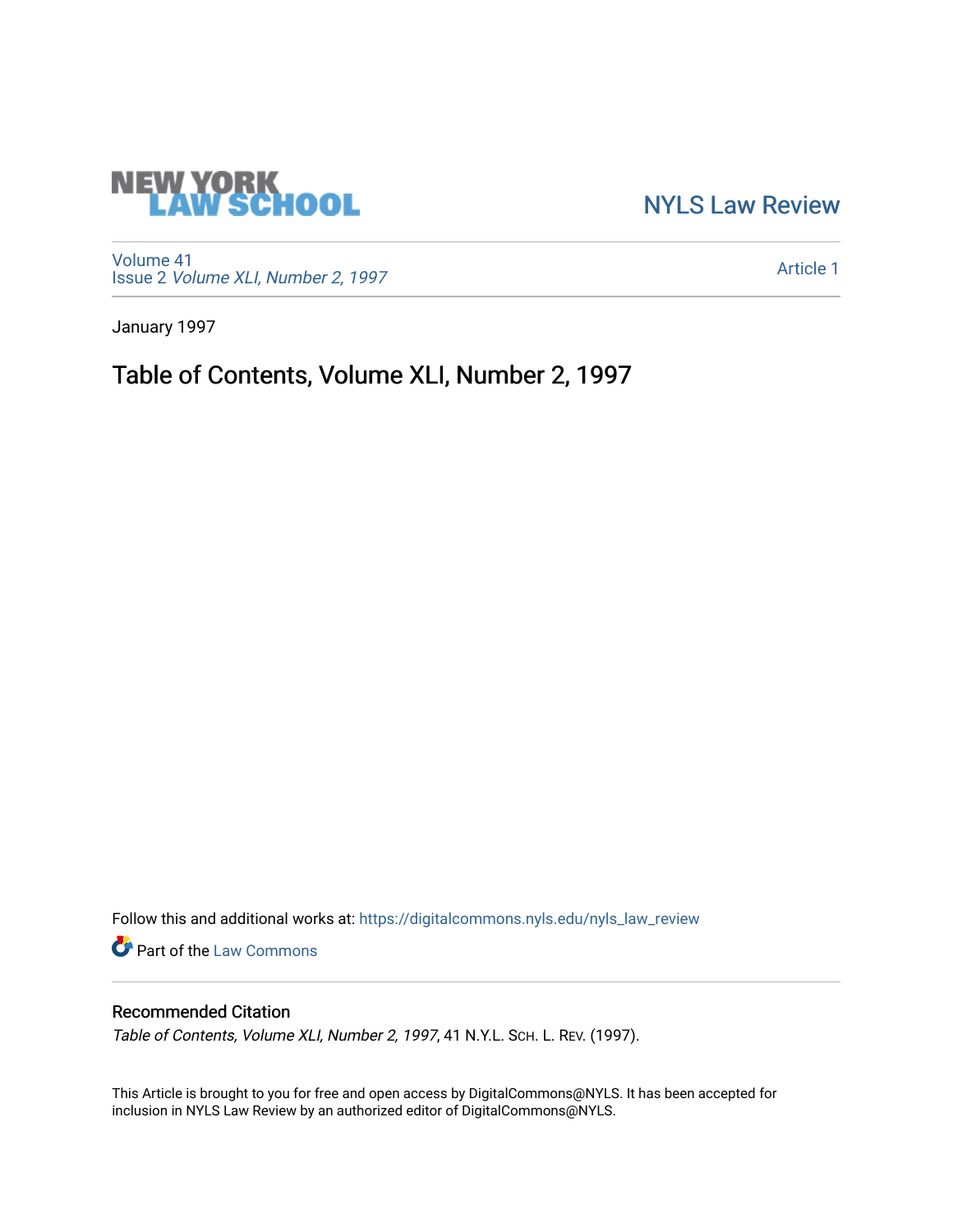## **NEW YORK LAW SCHOOL LAW REVIEW**

©Copyright 1997 *New York Law School Law Review*

**VOLUME XLI NUMBER 2** 1997

#### **CONTENTS**

#### THE FEDERALIST **SOCIETY**

**CONFERENCE:** CIVIL **JUSTICE AND** THE LITIGATION **PROCESS: Do THE MERITS AND THE SEARCH FOR TRUTH MATTER ANYMORE?**

#### **CONFERENCE DIALOGUE**

#### **DAY ONE**

**PANEL ONE:** CLASS ACTION LITIGATION

> *Max Boot Hon. Patrick Higginbotham Sheila Birnbaum James M. Finberg Janet Cooper Alexander Hon. Michael Moore* 337

ROUNDTABLE:

SCIENCE AND CIVIL JUSTICE

*Edward Warren Barry J. Nace George Ehrlich, M.D. Norman Anderson, M.D. Stuart F. Schlossman, M.D. Gina Kolata Peter Huber* 387

LUNCHEON DEBATE:

CIVIL JUSTICE **AND** THE PLAINTIFFS' BAR

*Hon. Edward Becker Theodore Olson Philip Corboy* 431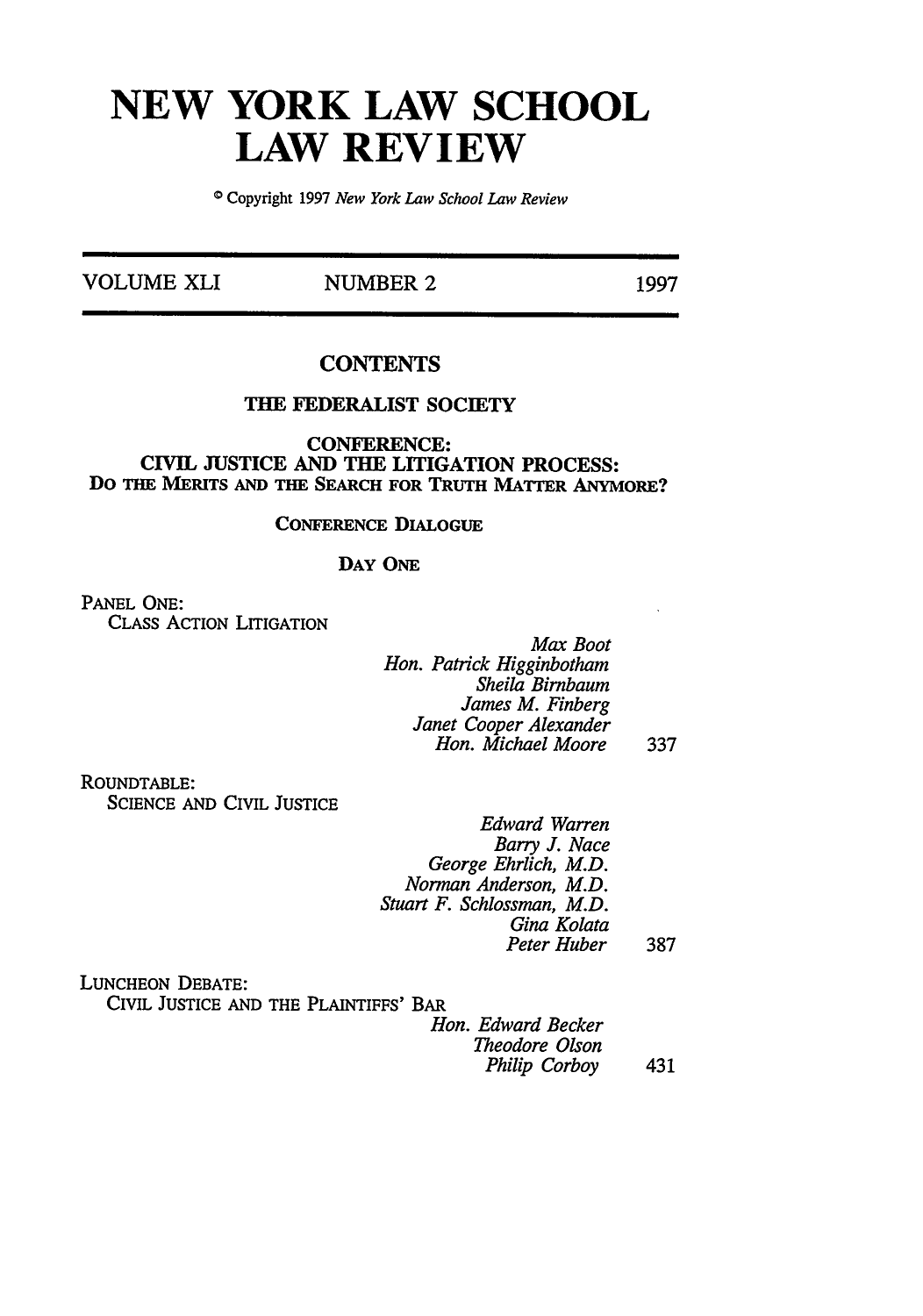PANEL TWO:

MODERN DISCOVERY PRACTICE: SEARCH FOR TRUTH OR **MEANS** OF ABUSE?

*Hon. Royce Lamberth Diane Cooley Hon. Frank Easterbrook John Heaps* 453

PANEL THREE:

INSURANCE AND THE LITIGATION PROCESS

| Robert L. Lofts    |     |
|--------------------|-----|
| Hon. Dennis Jacobs |     |
| Richard Scruggs    |     |
| Richard A. Epstein |     |
| Hon. Lynne Abraham | 475 |

DINNER ADDRESS

| Hon. David McIntosh |     |
|---------------------|-----|
| John Stossel        | 513 |

#### DAY TWO

**OPENING** 

|  |  | Hon. Dick Thornburgh | 537 |
|--|--|----------------------|-----|
|--|--|----------------------|-----|

PANEL FOUR: ALABAMA: A JURISDICTION OUT OF CONTROL?

| Hon. Bill Wilson |     |
|------------------|-----|
| Bruce J. McKee   |     |
| Hon. Harold See  |     |
| Leonard Nelson   |     |
| Gerald Walpin    | 539 |

DEBATE:

PUNITIVE DAMAGES

*Hon. Anthony Scirica Thomas Gottschalk David Weiner* 577

LUNCHEON ADDRESS: ACHIEVING MEANINGFUL CIVIL JUSTICE REFORM: Is THE **DEFENSE BAR A** PROBLEM?

*Hon. Ralph Winter 605*

#### **ARTICLES**

THE ABUSER PAYS: THE CONTROL OF UNWARRANTED DISCOVERY

*John Heaps & Kathryn Taylor* 615